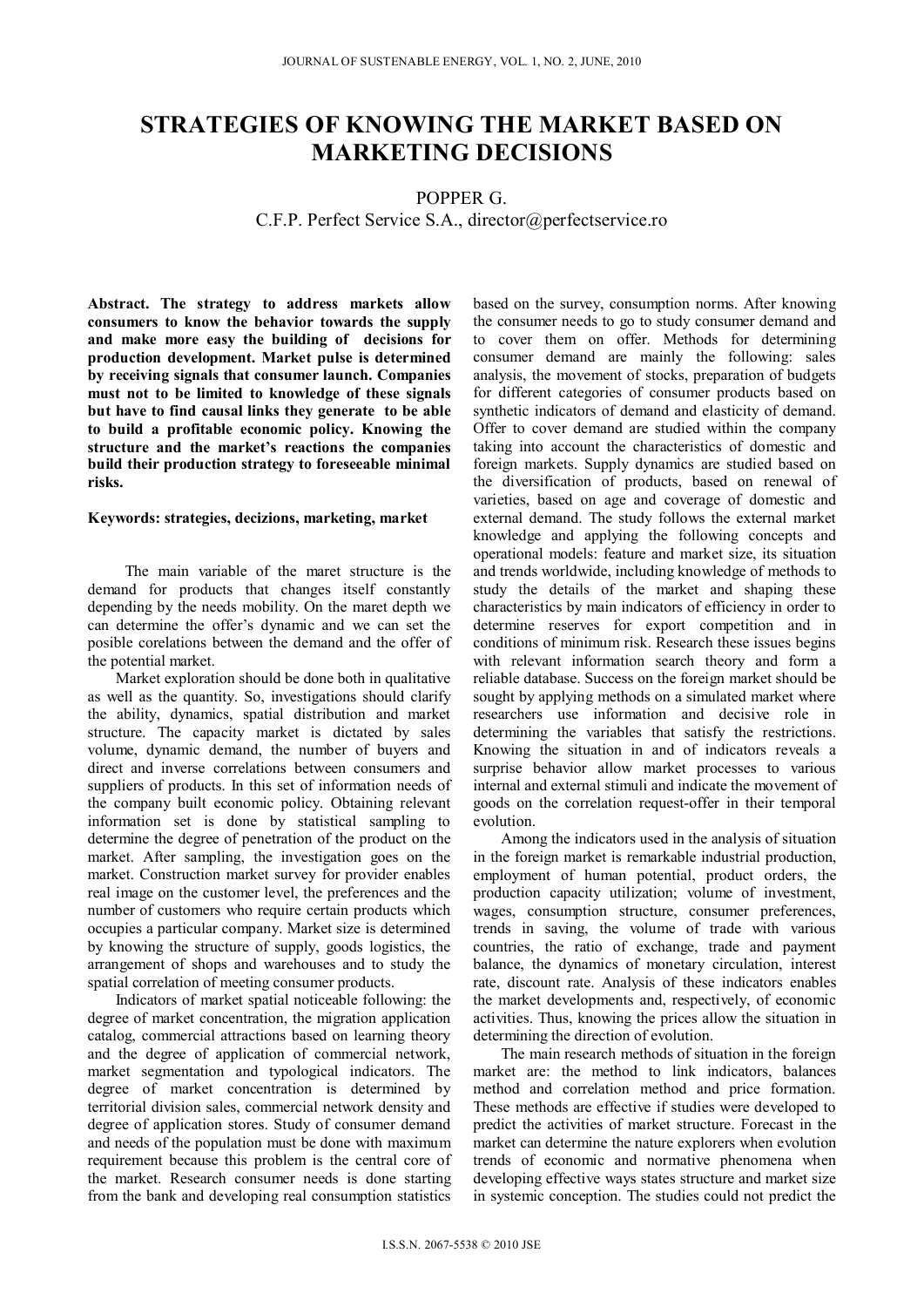ability of a product or service without taking into consideration the conditions of substitution with other products and services that meet their prospective evolution.

Forecast prices in systemic conception is based on the correlation forecast demand-supply, inventories of raw materials and products, the use of production capacities and labor, the methods of work and management processes.

Joint marketing problems can know if it addresses the following activities: correlation between marketing mix elements, the content of the concept of mix and method of its methods for determining the marketing mix. Correlation between marketing mix elements are determined by knowing the market reaction, response buyers to increase marketing actions, about the stresseffect in the market. Quantify this correlation according to the following factors endogenous and exogenous market researchers: demand for new products, expansion of commercial practices, economic situation including developments in technology and legislation. Applications for products reflect consumer behavior and their preferences towards certain industries. Industry practices is related to distribution channels and techniques for selling products on the market. On their basis can lead to competition between suppliers of products. The main factors that companies act in the market are: products, prices, promotion and distribution. The product includes quality, price structure includes specific expenditures, taxes and profits, promotion refers to advertising effort includes logistics and distribution activities and channels for placement of products, including network of storage. The combination of shares of companies for winning the market through quality products, as low prices, effective ads and minimum risk distribution core concept of marketing-mix. Pursue the objectives of the marketing mix of product sales during the program with minimum effort, taking into account the resources and budgets involved. To determine the best choice of marketing mix demand equation is elaborated considering the action of internal and external market factors and integrates settlements so as to obtain maximum profit.

Develop marketing mix strategy starts with developing products that include ways of conceiving? making goods for market. The strategy includes concrete forms of expression product of enterprise attitudes towards economic environment in which it acts, which reflect societal attitudes towards competitive market trade. The strategy produced act addressing the following classes of activities:

- product research in qualitative and quantitative study of marketing, including the ongoing renewal of the property for market competition;

- modeling structure and upgrading their products by design, considering the market demands so as to ensure profitability of the planned actions triggered by decisions; - legal insurance against product counterfeiting, ensuring

the protection provider and the consumer.

Strategy for industrial products is built knowing these domestic and international orientation of technological and marketing:

- expression components in industrial marketing advertising product acceptance review of the classical concept of product (sum of features combined in an identifiable form) and its formulation arhemo-systemic concepts;

- acorporale correlation with body parts, which advertise in the value of Commodity Science as part functional characteristics and expanding utility with instructions for use, patent protection, prices and other information requested by the buyer;

- communications on brand producer, the degree of application of the new product performance compared to other products made worldwide, so products to integrate without risk in marketing programs that enable the effective use of resources and ensure maximum profit of the company;

- life cycle of products defined as the interval between the time of appearance and disappearance of products on the market plays a major role in outlining and implementation of marketing policy of companies. Based on the life cycle of a company restructures strategy market timing on the recovery of products on the market, refocusing their distribution or interruption of production and renewal of assortment and estimate the evolution of new products. Factors influencing the duration and structure life cycle is as follows:

Scientific and technical progress and growth of consumer income;

- Nature of the product, expressed by the rate of aging and the size of its product range. Products made in rich sortiments have lower survival;-

The ability to receive new product uses and to be extended to other sectors of consumer goods and delay period allows the revitalization of decline;

- Regulatory competence and favorable growth factors restricting competition;

- Determination of production conditions and market products designed where life can be preserved in the original draft;

- Maximizing the lifetime of a model taking into account the permeability exponentially market, the degree of novelty of the product made and during aging;

- Applied Development of technical criteria, economic and marketing for screening new products.

Renewal and timely product launch advertising market knowledge and practice of the following acts:

- Novelty products should be designed and trial both are technologically and in terms of competitive marketing. In this sense novelty products are judged in relation to the supply-demand correlation conditioned on the dose of technical and marketing innovations reported in similar products in the competitive market. Product should change from news to consumer behavior in the idea of demand-sensitive growth.

- Creativity in the field of manufacturing products to be quantified by determining the exact attributes, through the delivery of morphological analysis and the practical application of value engineering.

- Aided design of new products need to appeal to models cyber Demon type and lead to a design, exceeding the limits of strict compliance, leading to the solution ... mute seller" in the idea over the wishes of the customer overlap.

- Developing actions based commercial advertising a highly efficient promotional policies.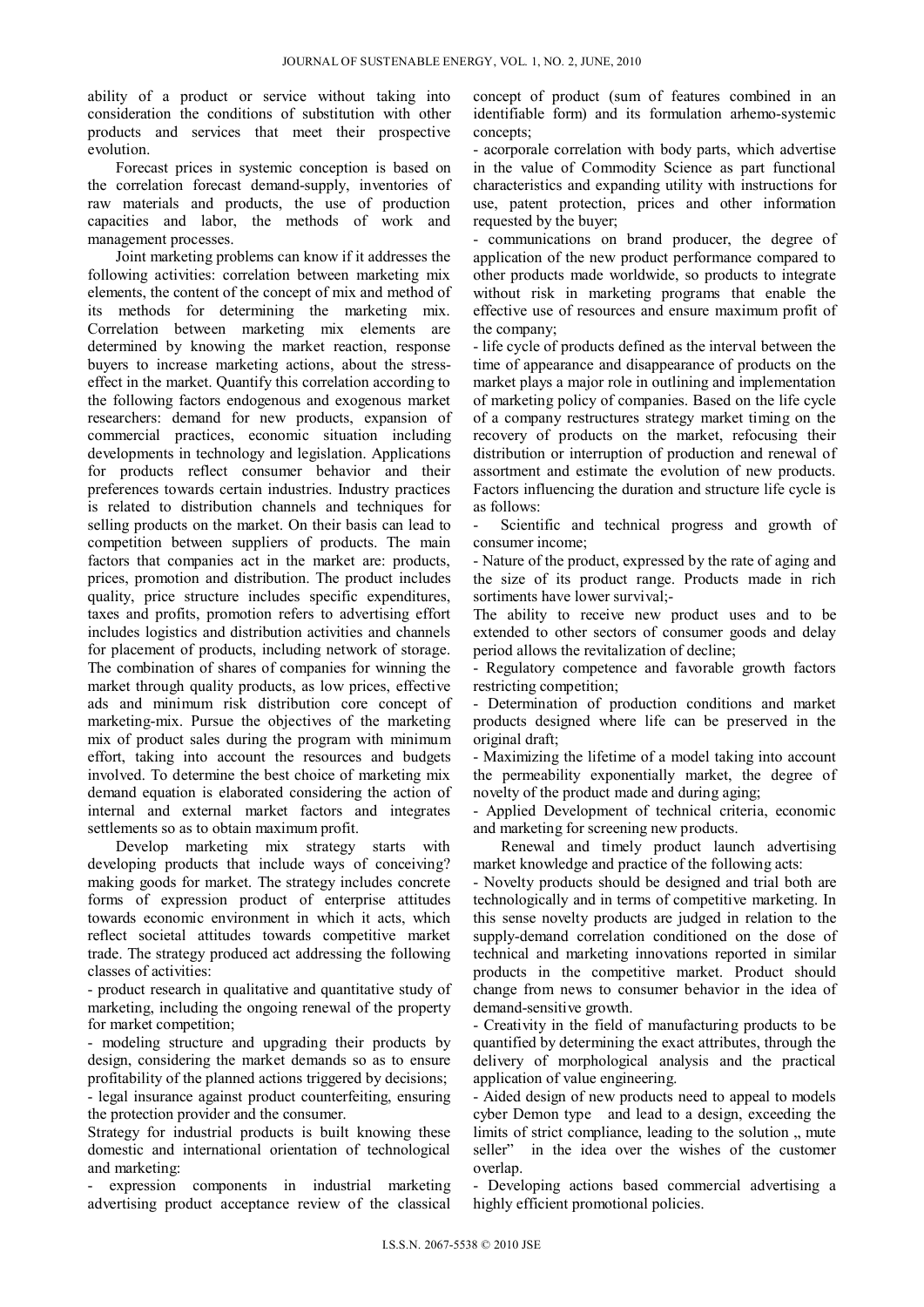- Accompany product usage instructions, the documents concerning the period of warranty, the price compared to similar products on the market and last but not least, design for packaging.

- Service coverage for the entire range of activities you perform to the consumer product (installation, inspection, installation, consultation to product selection, etc..)

- Pre-release of products on the market should begin to test consumer acceptability (sample sales, operational demonstrations, asking consumers desire)

- Release of products must be done by following the following sequence: specifying the period of release with the timing, choice of distribution channels and market preparation.

- Tracking behavior in the sphere of consumption products.

- Develop product strategy since setting the range of products (Collapse or diversification), differentiation of products in a certain range, improving products quality and the renovation of their attributes and continuing with the marketing of products and ending with external cooperation strategy in a maximum efficiency. This suite of decision does not preclude a design and cost, respectively, an economic substantiation of prices in competitive market economy conditions. The price, As a basic element of the marketing competition, consists of cost of products plus taxes and profit. It reflects the degree of adaptation to economic activity in order to meet market demands of consumers and the idea of achieving maximum efficiency. The price is conditioned both production and the location market (monopoly or oligopoly) that is sold. Prices on domestic and foreign market of products sold, bought that have these names:

- Internal prices can be: production, delivery, sale;

- Prices on foreign markets may be: scholarship (courses), the auction, the transaction (bargaining) agreement or understanding (monopoly) and cartel prices.

Domestic price dynamics that is influenced by international conjuncture, the correlation of demandsupply, productivity, trade size and movement in various areas of competitive marketing.

The price develop strategy is based on these policies:

- Prices based on traditional cost and operational research;

- Prices application-oriented to coordinates products offer;

- Prices based on elements of competition policy.

To reduce prices can investigate both the cost and profit on this fee. Intervention on the manufacturing costs of products depends on the method of determining costs and ways that can reduce loss of resources, technological and human capacity.

Methods of substantiation of expenses may be summarized as follows:

- normative method allows to be calculated in advance the expenses on normative and applied a set of rules to eliminated discrepancies that arise over projections made by the manager. Applying this method ad knowledge on the current data and information flow forecast work, computer standards are made according to specific technological processes, products structure, content and forecast current rules, the evolution trend of costs and causes which produce disturbances.

 - standard-cost method allows the determination of total expenditure on antecalculatiei efforts for materials, labor, overhead and profit. This method is applied in practice these three variants: the standard version, partial cost, single-cost standard version and standard version with dual registration cost.

The first two methods allowing the deviations from expenditure and indicates precalculate ways to eliminate disturbances. The last option but not follow deviations determine output indicators recalculated the costeffectiveness compared with incurred costs.

- cost-time-machine to establish the hourly costs at a set of similar machines by combining the direct and indirect costs resulting from the manufacture of products.

- direct-cost method enables the determination of variable costs only direct and indirect costs. Fixed costs are covered from the profit at the end of the period analyzed. Outs in the total fixed and variable costs is through breakdown keys for each type of product.

- operational research method follows the actual phase of technological processes and establishes the structure models to calculate the costs. This method of total expenditure on the foundation theories sought-forecastrisk; storage-tunes-marketing theories, theories of economic-equipment-control system, human resources and theories of value engineering, financial and accounting theories and theories-office connection reverse-decision. Reducing production costs is through value engineering and analysis. Applying this method to the redesign of industrial products is based on the following algorithm:

- latice structure and product knowledge training database of fixes that are required to reduce costs of manufacturing, assembly and operation;

- techno-economic analysis of the functions of each component of the product and retain the attributes of high efficiency;

- redesign products based on the idea of loose zoom functions and of non-economic costs functions;

- Systemic analysis of new functions in the technicaleconomic aspect to minimize the cost-value use of the product;

- specify the final structure of the new product and technical-economic efficiency calculation.

Illustration of this algorithm on Shelf-supporting cable structure of the power plants is made in order to minimize costs in conditions of restrictions that:

- installation and removal of shelves without restriction;

- multiple degree of freedom in mounting any kind of construction in the desired position for assembly;

- structure of the new product to include interchangeable parts and have reduced weight and dimensions and the total cost to reach minimum values.

Application engineering and value analysis to design and redesign new products functional structure of plants and power lines has enabled the conception of these savings: 24% from the initial investment, 36% to 26% in cement and metal used in traditional solutions. Using value engineering and analysis to design and redesign of curtailing energy installation costs by reducing both consumption and their specific technology, and by printing a new line of functionality stations, networks and energy consumers.

The practical application of the three operational phases of engineering value information and creation,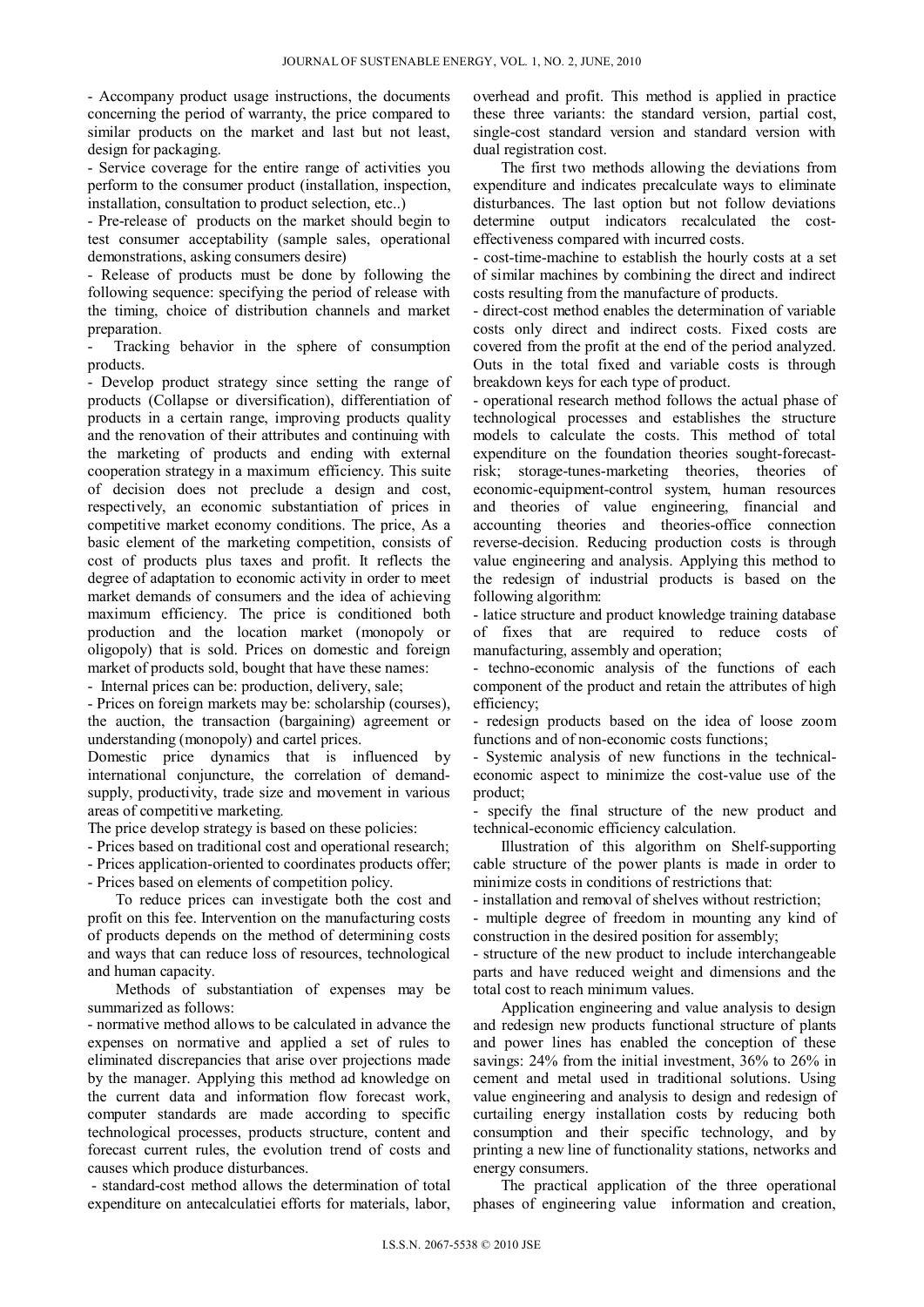evaluation variants and selecting the optimal solution completed by putting into operation of variant economic innovate power systems with concrete orientations such as: introduction of new concepts of computer aided design, assembly, implementation of new materials and technologies that improve the quality and functionality of products, modernization and upgrading of energy by increasing the quality of energy produced by computerization.

Distribution strategy is based on the following activities:

- Forward planning for the markets in order to determine possible channels for use in technical and economic conditions favorable. Competitive markets are studied distribution systems of opponents and how the marketing of products;

- Setting goals with the restrictions distribution market;

- Evaluation of alternatives for distribution channels and maximum efficiency.

Distribution can be intensive, selective and exclusive. In the first case is called on a broad base of sales through various channels to ensure this product to any location requested by the buyer. This system can be easily controlled by the manufacturer distributed goods intensive. If selective distribution is resorting to some channels that move quality products known consumer brand. Exclusive distribution involves using a single intermediary in a particular market. It can be easily controlled by the producer of goods.

Long distribution channels is preferred to trade commodities. Short circuits are preferred distribution in the marketing of perishable products. New products are eligible for existing distribution channels or channel-built. The design of distribution channels for new products is done by knowing the coordinates of the market. The information obtained can be input for the product efficiency. of industrial marketing program in the market economy. Efficient distribution of goods in a competitive economy based on profit appreciate the producer during planned time. Promotional strategy follows the information buyers and supports deployment of sales by advertising, public relations and marchandising (product design and optimal management of sales). This way companies communicate to consumers the characteristics of new products and register their reaction to the utility goods sent to market.

Based on the information system for the commercial company builds its image on domestic market activity, that external employment to a better position in industrial marketing. Elements of the communication society market and for that information, ideas and attitudes, sources of information, promotional ideas that carry messages, recipients, and support the message from consumer reaction to products provider. The means to support promotional activities are: advertising, product design, optimal management of sales and public relations, international exhibitions and trade fairs respectively. Advertising stimulates demand providing a link between production efficiency? trade and consumption, influencing the sale and purchase. Advertising forms can be: the product, the producer of goods, consumers interested in purchasing products both domestically and internationally. Merchandising aims at promoting

products through design and the optimal management of sales and practiced at the producer, distributor and user of the product. Public relations as forms of promotional support policy is materialized by direct contracts between producers and consumers systematically made products in the idea of establishing a climate of trust between the parties regarding the quality of the various markets recovered. Financial resources for the construction and implementation of promotional strategy is formed of: share of profits, establishing the Fund with sources taken from promotional sales, allocation of special funds for advertising, design products, forming relationships with distributors and consumers of products, etc.. Promotional mix is established by studying the nature of the market, distribution system, the product to be promoted, flexibility and opportunity for public relations and funds allocated for implementing the policy of gaining consumer confidence. Promotional mix is the difference between product categories, the structure of markets, that external.

Effective promotional strategy can be established on direct questionnaires completed by consumers, based on analysis of the relationship between advertising and sales of surplus from sales made in advertising and profit growth as a result of personnel actions throughout the sales distribution network.. Industrial Marketing Management Advertising developing a suite of decisions in the companies policy orientation towards consumer preference, considering the production. This news is cause consumer applications, arrange sales and distribution channels, including the production, so that showing a correlation between supply and demand optimal time to maximum profit. Guidelines marketing companies is reflected in the establishment of economic unity by the appearance of a new department specialized groups and by products. In this perspective companies run their marketing activity starting with training staff. Organizing activities of the companies have to be done on the following specifications: Extended attributes Industrial marketing line, increasing the role of business functions, organizing research in the field of marketing, expansion of cooperation between commerce and industry views closer to the idea and action. Organization charts containing marketing specialized compartment can be designed based on functional (marketing research, product promotion, distribution, price, marketing programs, etc..) Organization charts containing marketing specialized compartment can be designed based on functional (marketing research, product promotion, distribution, price, marketing programs, etc..) The efficiency of the organization to appreciate the power of iteration, the links between managers and performers as well as on the basis of information entropy to quantify the disturbance and influence profits. Marketing information system includes a set of processes and structures (hardsoft) including data flows with which the commercial company may prepare marketing decisions. Commercial company information flows allow correlation between sales and production-distribution-line easier to correct shortcomings identified collaboration between suppliers and consumers of products. Any necorelatie these lines of action involve additional costs, which affect the effectiveness of marketing. Building a relevant decision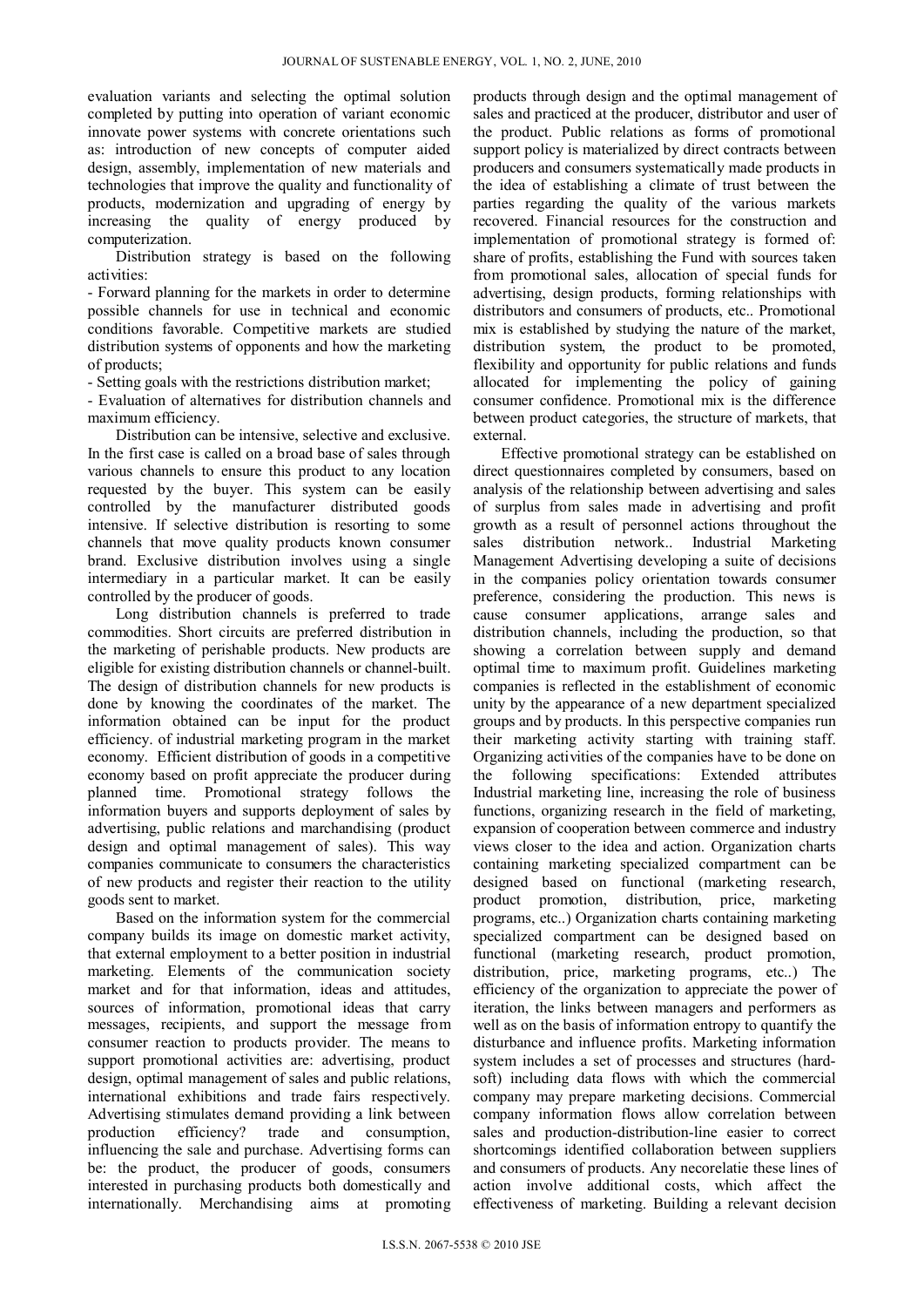on the marketing activity involves the correct assessment of situation in that the conditions for market, a company that stifles economic activity in the conventional market. Data taken by companies must facilitate: continuous monitoring and pertinent consumer served, knowing their purchasing power, selecting the most effective ways of selling products, promotional programs targeting surprise requirements for new products to be launched, substantiating prices on domestic and foreign market and determine the efficiency of the entire production-market activities. Achieving marketing information system is based on logical and technical projects, specifying the content of data flows and knowledge, processing procedures, maintenance of hardware and software for running applications, organization and knowledge databases. Improving soft hard structures will lead to the design and implementation of marketing expert systems. The database should provide information on the state of market development, negotiations between content providers and consumers of goods, marketing studies and structure their degree of updating and cyclical situations in domestic and international markets. To establish the optimal variant information to companies and building decisions is called, besides information flow, including soft and hard structures set of models that allow simulation relations marketing, price models, models of consumer behavior patterns market simulation and modelbuilding decisions in conditions of risk and uncertainty.

Since all the attributes of management (provision, organization, coordination, command, control) and functions of Companies (R & D, commercial, manufacturing, human engineering, financial and accounting) with information that converges operating system decision is logical that the decision to systemic focus all marketing activity management-productionmarket correlation profitable idea. Directs marketing decisions in the market economy development and production activities related to meaning oriented activities continuously adapt to market conditions, competitive companies.

The marketing decisions can be:

1. Strategic and tactical decision. First built for longer periods of time taken by the Board of Directors, shall be promulgated by the higher bodies of commercial companies. Tactical decisions refers to regulations of the current activities in order to effectively achieve the annual targets. Strategic decisions are decisions only within the framework as fixed place of operation and the tactical decisions are derived, seeking concrete targets on framework development directions.

2. Scheduled and unscheduled half-planned decisions. The building is scheduled for routine matters on which the solution is forthcoming on the legislation. Halfplanned decisions are taken for damage by operating schemes of technological processes, the distribution network to market products. Unscheduled decisions are built to solve new problems.

3.Certain, uncertain and risk-based decisions. Certain decisions using mathematical models to argue that all elements are known. Uncertain decisions mathematical models are built with the variables can be achieved with a certain unknown probability. To determine these probabilities are studied postdictia events in the process investigated. Risk-based decisions depend on the monetary value standard and is divided into decisions that human element is risk aversion, risk preference and indifference to risk. If the cost involved in an action triggered by decisions is greater than the monetary value standard, then decision-maker manifests the risk preference. If this cost is equal to the monetary standard, then the decision-maker is indifferent to risk. If the decision cost less than the monetary value standard, decision manifests caution in risk. Risk is the harm that a commercial company support if not adopted effective decisions. The risk is in the form of conceptual decisions and means the possible profit incomiing losses in the if decisions deviate from the optimal solution.

4. Competitive decisions based on game theory-market society. These decisions constructed in the society come in conflict with those of the market, especially the foreign, to disruptive factors can not be quantified easily, because uncertain nature.

Marketing activity to organize the market by knowing the characteristics of the goods required quality and quantity, price and level of competition. This orientation affects the organization of production (product life cycle, demand trend, quality, changing consumer behavior, the emergence of new products, etc..) Implementation and realization of contacts taking into account the existing stocks of means of transport available and the collected amounts. Marketing programs include the following sequences: diagnostic analysis, market research, strategic and tactical actions, financial evaluation and results control.

Study market is bounding area which will place the minimum risk-based products probably then move to design and manufacture products that can sell with maximum efficiency, then the set of programs and the distribution of products.

When developing marketing programs should consider the following factors of influence: the determinants of activities are of technical nature (technical level, reliable spare parts, warranty period) of a commercial nature (price, delivery dates, distribution network, technical assistance, service, etc..) of a financial (market conditions and income, and credit structure of interest rates, currency of payment, etc..) the institutional (customs duties, trade agreements, free zones, etc..). Technical level of product life cycle dictates of each of their constituent elements. Life cycle of a product in the acceptance of engineering quality and innovation include cycle-cycle cost. The cycle of innovation is built through research and application in production of the new results obtained by specialists. Profitableness cycle includes five phases, namely: sensitivity beneficiary of the new product, phase of growth in demand, product maturity on peak demand, when demand consumer saturation constant and replacement with new ones that meet consumer demands. Ensure a quality level of products in the technical knowledge of economic and legal advertising requirements of the market forecast, according to market demands involve product design, adoption of new manufacturing technologies, tracking new products on the market and organizing activities that service and technical support. Product quality must be designed and supported a system based on relevant information, to